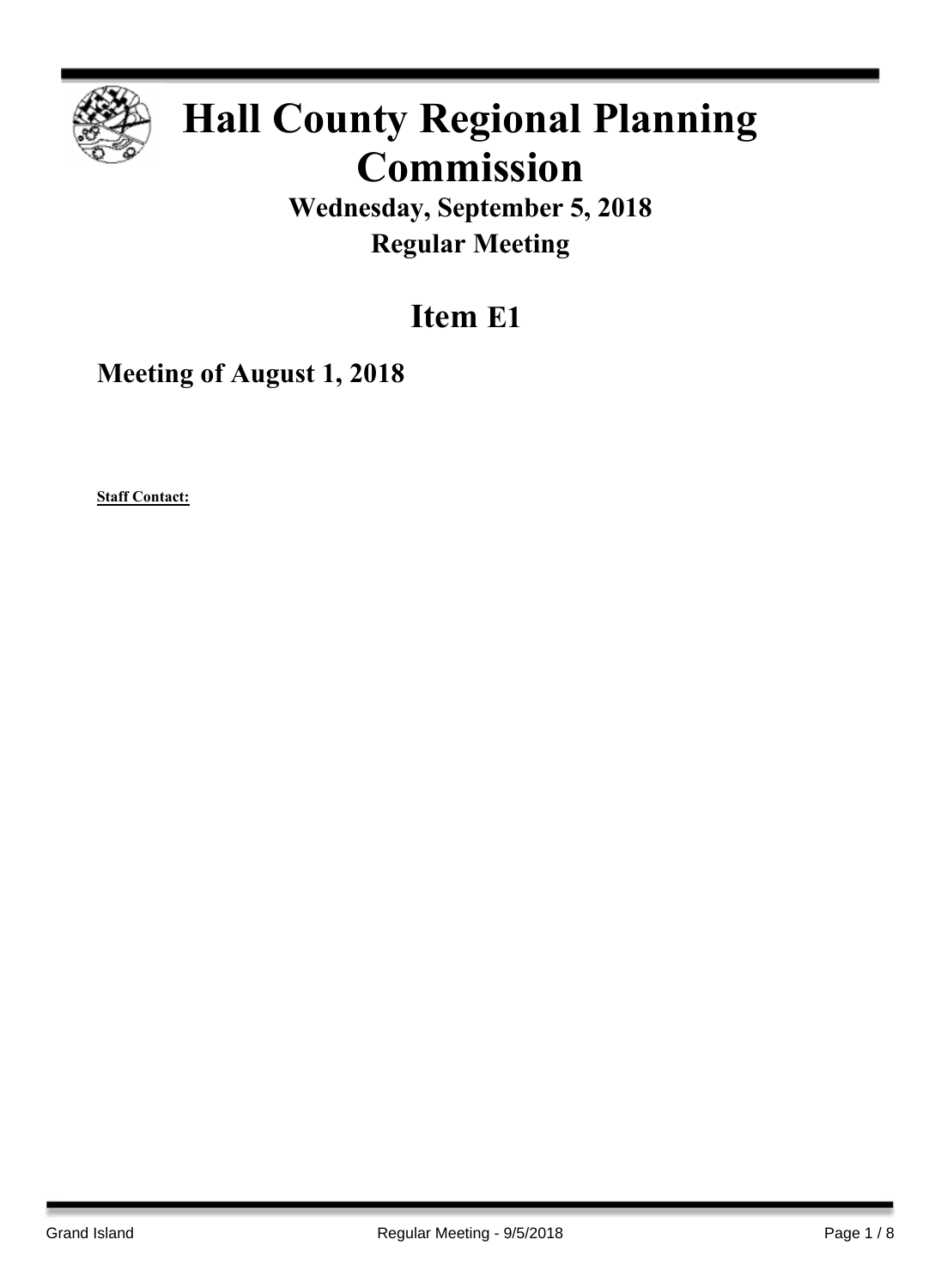

#### THE REGIONAL PLANNING COMMISSION OF HALL COUNTY, GRAND ISLAND, WOOD RIVER AND THE VILLAGES OF ALDA, CAIRO, AND DONIPHAN, NEBRASKA

| <b>Minutes</b>        |  |
|-----------------------|--|
| for                   |  |
| <b>August 1, 2018</b> |  |
|                       |  |

The meeting of the Regional Planning Commission was held Wednesday, August 1st, 2018, at City Hall – Grand Island, Nebraska. Notice of this meeting appeared in the "Grand Island Independent" on July  $20<sup>th</sup>$ , 2018.

|                                                                |        | Present: Pat O'Neill,                 | Judd Allan   | <b>Tony Randone</b> |
|----------------------------------------------------------------|--------|---------------------------------------|--------------|---------------------|
|                                                                |        | Derek Apfel                           | Carla Maurer | Leslie Ruge         |
|                                                                |        | Greg Robb                             | Jaye Monter  | <b>Hector Rubio</b> |
|                                                                |        | Robin Hendricksen                     |              |                     |
|                                                                |        | Absent: Dean Kjar,                    |              |                     |
|                                                                | Other: |                                       |              |                     |
| Chad Nabity, Rashad Moxey (excused), Norma Hernandez<br>Staff: |        |                                       |              |                     |
|                                                                | Press: | Julie Blum, Grand Island Independent. |              |                     |

#### **1. Call to order.**

Chairman O'Neill called the meeting to order at 6:00 p.m.

O'Neill stated that this was a public meeting subject to the open meetings laws of the State of Nebraska. He noted that the requirements for an open meeting are posted on the wall in the room and easily accessible to anyone who may be interested in reading them.

O'Neill also noted the Planning Commission may vote to go into Closed Session on any agenda item as allowed by State Law.

The Commission will discuss and may take action on any item listed on this agenda.

The order of items on the agenda may be reorganized by the Chair to facilitate the flow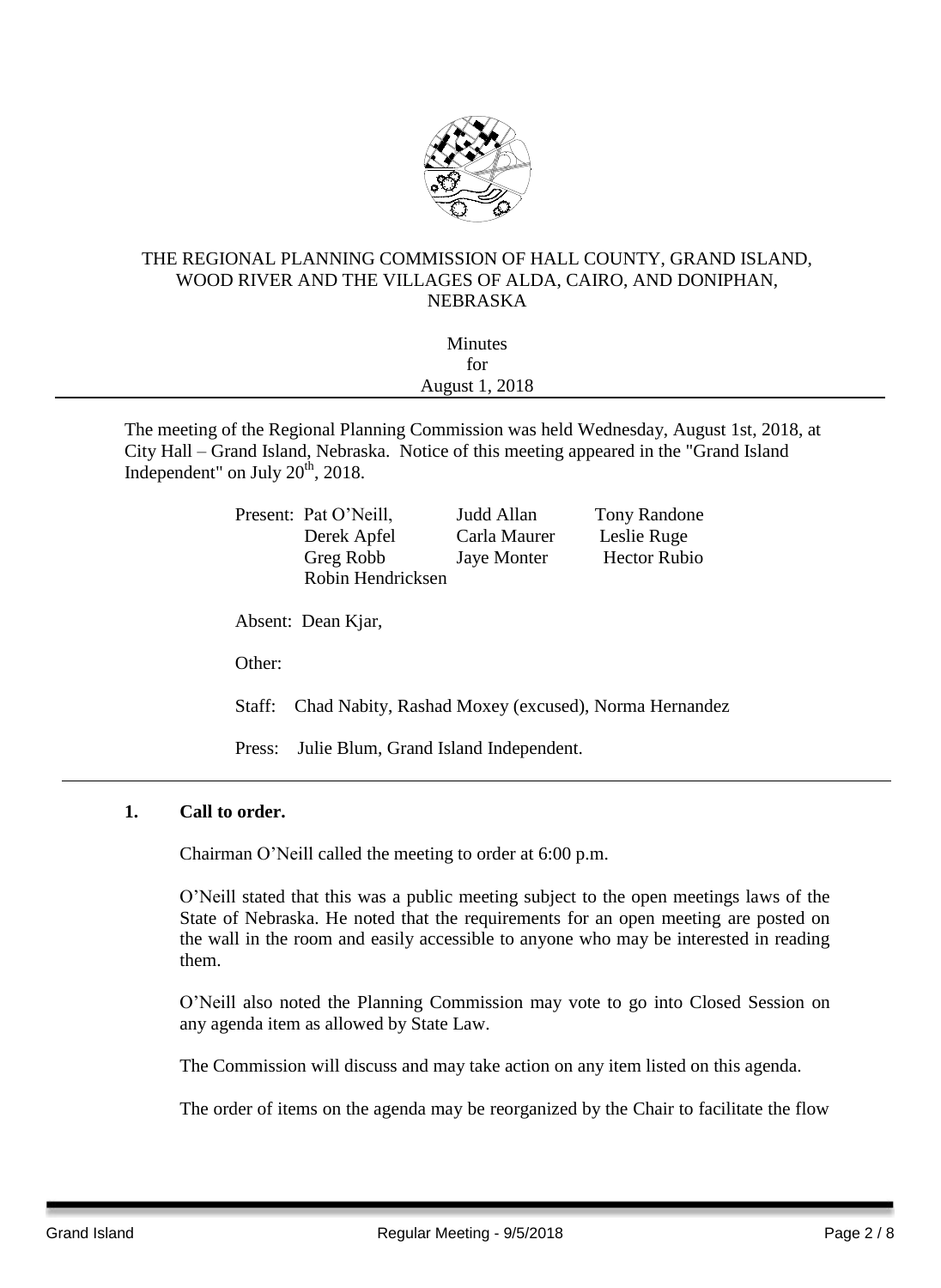of the meeting to better accommodate the public.

#### **2. Minutes of the July 11th, 2018 meeting.**

Ruge stated corrections to be made to the July  $11<sup>th</sup>$ , 2018 minutes. The dates on the mailed minutes were not changed from the May meeting they should read meeting date July 11, 2018 and publication date June 29, 2018.

A motion was made by Hedricksen and seconded by Mauer to approve the minutes of the July 11th, 2018 meeting as corrected.

The motion carried with nine members in favor (O'Neill, Apfel, Maurer, Robb, Monter, Allan, Rubio, Hendricksen, and Randone) and one member abstaining (Ruge).

#### **3. Request Time to Speak.**

The following requested time to speak during discussion: *Andrew Willis*, 233 S. 13th Street, Suite 1900, Lincoln, NE Item #6 ; *Zach Butz*, 308 N. Locust Item #5 *Ronald Leggott*, 206 E. Plum, Doniphan,NE Item #4, *Steve Carmin*, 201 E. Plum Doniphan, NE, Item#4, *Christine Musich*, 921 E. 14<sup>th</sup> St. Item #4, *Brad Sallinger*, 921 14th St. Item #4, *April Mora,* 922 Lambert St. Item #5, *William*   $Marshalek$ , 922 E 14<sup>th</sup>, Item #,

**4. Public Hearing- Zoning Change** – Concerning an application to rezone lots 30 and 31 for Scudder's Second Addition to the Village of Doniphan from R3-Multiple Family Residential District to I-2 Heavy Industrial. This property is located south of Cedar Street and east of York Street in the Village of Doniphan (C-23-2018D)

O'Neill opened the public hearing.

Nabity explained there is an existing house that faces on to York Street on the west side of the property and there is farm ground to the north and east. South is residential uses. The future land use plan for the property in the property shows industrial development extending the heavy industrial already across the street on the north side of Cedar Street. It is in a transition area. It can be rezoned extending the zoning district across the street. Gregg Robb is the owner of the property and would be abstaining from any action on this item. The comprehensive plan would support this decision if the board chooses to recommend approval.

Ron Leggott spoke against the property being zoned. He lives across the alley from the property.

Steve Carmin is opposed to the property being rezoned because it's on a dead end street and believes traffic it could bring to the residential area would be a problem.

Brad Sallinger is the applicant applying for the zoning change. He stated their plan is to build a storage building to store RVs. Ruge asked if the storage was all inside storage and Mr. Sallinger confirmed it was all inside storage and they would be storing 3 RVs. Mr. Sallinger also stated that the building would big enough to store 5 RVs.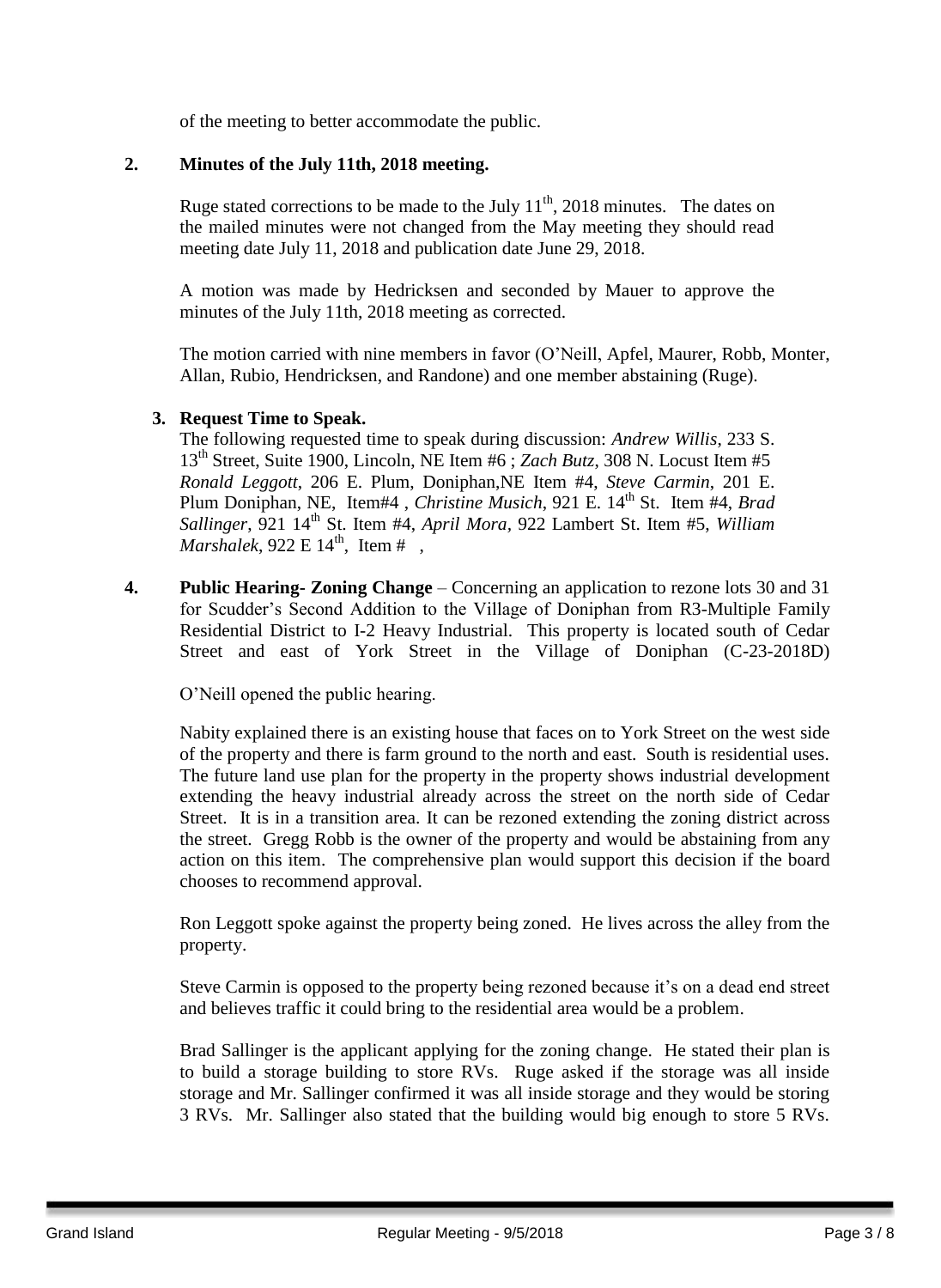Mauer asked how would the property be accessed as one side is an easement and the other side of Cedar Street is not. Chad clarified that Cedar Street is a platted street and went on to explain that there is a street there, but there have not been any improvements. The street will remain on the right side of this rezoning. The I-2 Heavy Industrial use will allow any industrial use.

O'Neill closed the public hearing.

A motion was made by Monter and seconded by Randone to approve the application to rezone lots 30 and 31 for Scudder's Second Addition to the Village of Doniphan from R3-Multiple Family Residential District to I-2 Heavy Industrial.

The motion carried with six members in favor (Apfel, O'Neill, Monter, Rubio, Hedricksen, Randone) three members voting no (Allan, Ruge and Mauer) and one member abstaining (Robb)

**5. Public Hearing- Zoning Change -** Concerning an application to rezone property proposed for platting as The Orchard Subdivision located south of Capital Avenue, east of Beal Street north of the intersection of 12<sup>th</sup> Street and Lambert Avenue and west of the railroad tracks from LLR Large Lot Residential and R2-Low Density Residential to R3-SL Medium Density Small Lot Residential. (C-24-2018GI

O'Neill opened the public hearing

Nabity stated since 1995 there have been 4 applications on this property. The proposal is to rezone the property from an R-2 to an R3-SL Medium Small Lot Residential. This would extend south to the Lincoln Heights subdivision that would allow for additional development on this property and some additional density. The area is planned for low medium density residential district it is consistent with the Future Land use map and Comprehensive Plan to go to the R2, R3-SL. The preliminary plat is set to go to council for the September meeting. The property in question does include all the property that Mr. Hoppe owns with the Orchard LLC and about 70 foot of a back piece of some property owned by Bill and Julie Ziller. Nabity recommend approval for a zone change.

Nabity went on to go over details on how the preliminary plat lays out and ties into Habitat Subdivision to the north. It would be developed in 3 phases. The first phase is an extension of what is being called  $17<sup>th</sup>$  Street (not  $17<sup>th</sup>$  that will be changed), will bring  $17<sup>th</sup>$  Street in and bring Peach Street down to  $14<sup>th</sup>$  Street. Second Phase will extend Apple Street down to  $14<sup>th</sup>$  Street. The third phase will be the southern end connecting Peach Street Apple Street and 13<sup>th</sup> Street. They are talking 32 foot streets with offsets with driveways so there is parking on both sides. One issue is the townhouse lots were set at the same square footage as the other lots and more depth is needed.

*Zach Butz*, 308 N. Locust Item #5. Representing Fred Hoppe was available for questions.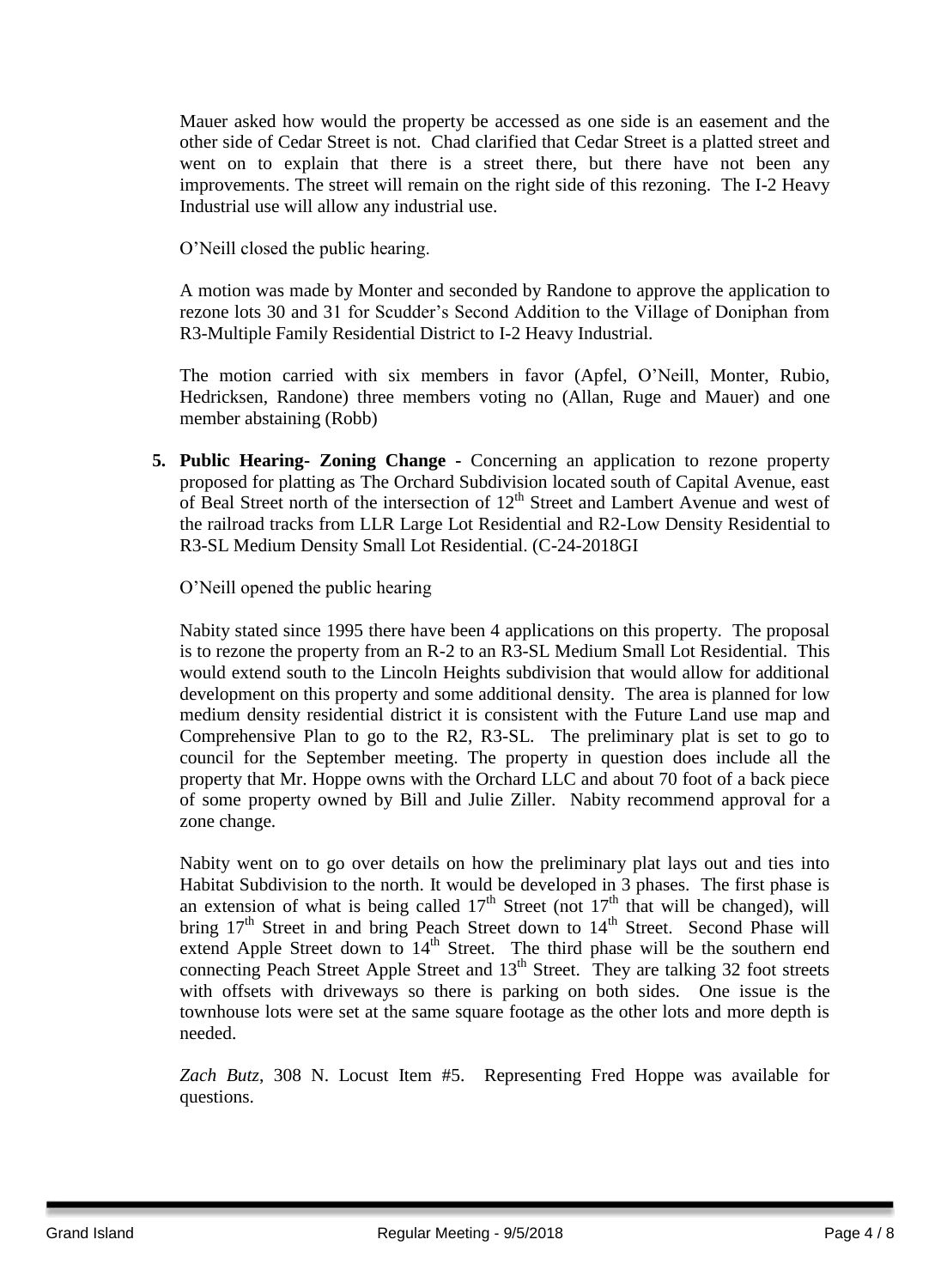Ruge asked if the changes that Nabity talked about would affect the zone change. Nabity clarified that it would not affect the zone change but changes would have to be made on the preliminary plat before being approved. Nabity said he would recommend to amend it.

*Christine Musich*, 921 E. 14<sup>th</sup> St. Item #5. Christine stated she lived on 14<sup>th</sup> street right by the dead end. She asked if the intention is solely for homes or if churches would be allowed. Chad said zoning would allow churches in the area. No commercial businesses. He also said they are looking at a park for the residence and a community center for the residence. Christine wanted to know what the projected time frame would be. Nabity said they would like to get started on building homes within the next year. Christine also had concerns with traffic and asked if they would widen the street. Nabity explained it would stay the same and the street would continue on and have access to Capital Avenue.

*William Marshalek,* 922 E. 14<sup>th</sup>, Mr. Marshalek stated his property is at the dead end up to  $17<sup>th</sup>$  Street. He wanted to know if his property would be affected. Mr. Marshalek did not know if for sure if this on his property or not. Nabity explained if he did not own the property, then he needed to talk to Mr. Hoppe to settle.

*Christine Musich,* 921 E. 14<sup>th</sup> St. Christine asked with this development is there a plan to connect the Hike and Bike trail to that side of the city. Nabity pointed out not with this development but the Master Hike and Bike plans will be considering in a couple of weeks will help identify those opportunities. This subdivision is planning a sidewalk between the southern end of the subdivision and Lambert Street that will serve children attending Lincoln School. O'Neill advised for Christine to watch the news because they have struggled to get people to comment on the master plan.

O'Neill closed the public hearing.

A motion was made by Ruge and seconded by Apfel to approve the rezone property proposed for platting as The Orchard Subdivision located south of Capital Avenue, east of Beal Street north of the intersection of  $12<sup>th</sup>$  Street and Lambert Avenue and west of the railroad tracks from LLR Large Lot Residential and R2-Low Density Residential to R3-SL Medium Density Small Lot Residential.

The motion carried with ten members in favor (Apfel, Allan, O'Neill, Ruge, Mauer, Robb, Monter, Rubio, Hedricksen, and Randone)

**6. Request for Conservation Easement -** Concerning a Conservation Easement – Sections 33 and 34 in Township 10 N, Range 10 W. of the 6th P.M. (C-25-2018HC)

Nabity explained in 1983 the Hall County Board approved the conservation easement for the Crane Trust that they gave the easement to the Nature Conservancy to handle the management of this property for the Cranes. This additional easement if being requested by the Army Corps of Engineers. They are looking at taking out a road that is there and creating some wetlands which are being created to replace wetlands that are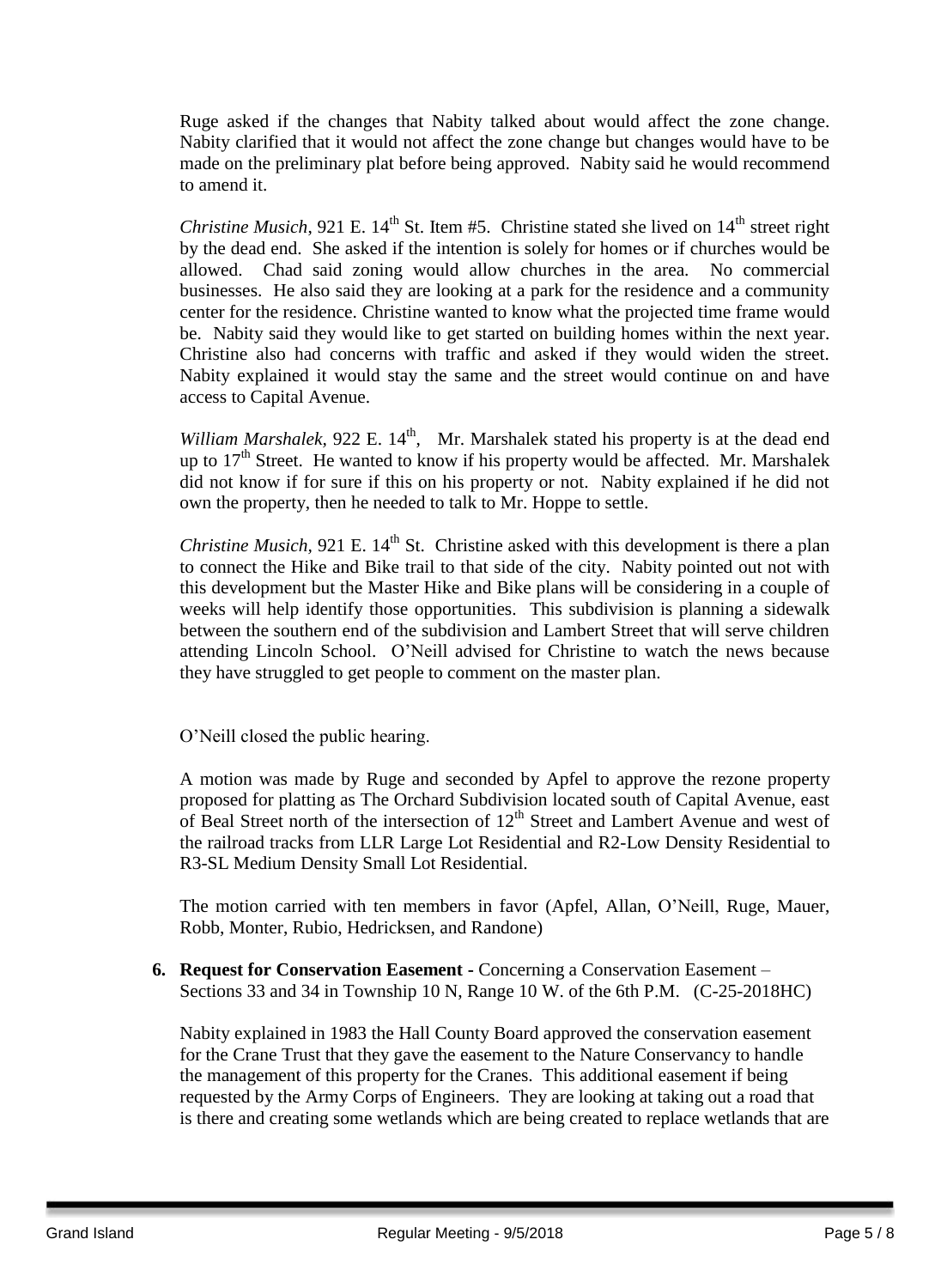being disturbed by the hospital.

Three reasons why a conservation easement can be denied 1) It isn't be consistent with comprehensive plan, 2) There's a planned government purpose proposed for the property. 3) If it is not in conformance with an existent conservation program. The Hall County Attorney, Sara Carstensen looked at this and statue is any time a conservation easement is filed it has to go through the process. Nabity recommend to move forward with this.

*Andrew Willis,* 233 S. 13th Street Lincoln. Mr. Willis, on behalf of Prataria Venture was available for questions. Mr. Willis explained the area by the hospital is about 1.89 of wetlands on the site.

O'Neill closed the public hearing.

A motion was made by Hedricksen and seconded by Robb to approve the Concerning a Conservation Easement – Sections 33 and 34 in Township 10 N, Range 10 W.

The motion carried with nine members in favor (Apfel, Allan O'Neill, Ruge, Mauer, Monter, Robb, Rubio, and Hedricksen) one member voting no (Randone)

### **Consent Agenda:**

- **7. Final Plat – Felske Subdivision Hall County-** A tract of land consisting of all of lot 1 Felske Subdivision and part of the Southeast Quarter (SE1/4) of Section Twentysix(26), Township Twelve (12) north, Range Eleven (11) west of the  $6<sup>th</sup>$  P.M., Hall County, Nebraska. Between Nebraska Highway 2 and Abbott Road west of 90<sup>th</sup> Road. This is increasing the size of an existing farmstead subdivision.
- **8. Preliminary and Final Plat – Industrial Foundation Subdivision Grand Island -** Located south of Schimmer Drive west of Blaine Street Grand Island, Nebraska. Preliminary plat 11 lots one outlot 57.32 acres. Final plat 6 lots and 1 outlot 21.52 acres. This property is zoned M2-Heavy Manufacturing.

Nabity said they have decided to start on the north end. They are looking at 6 smaller lots. Workable with sewer and water from this side and will continue to farm the southern portion. They are proposing industrial standard streets which are 30 foot and 40 foot streets.

**9. Final Plat – Jensen Subdivison Grand Island-** Located north of Capital Avenue and west of Webb Road in Grand Island, Nebraska. (1 lots, 1 acre). This property is zoned R-1 Suburban Density Residential.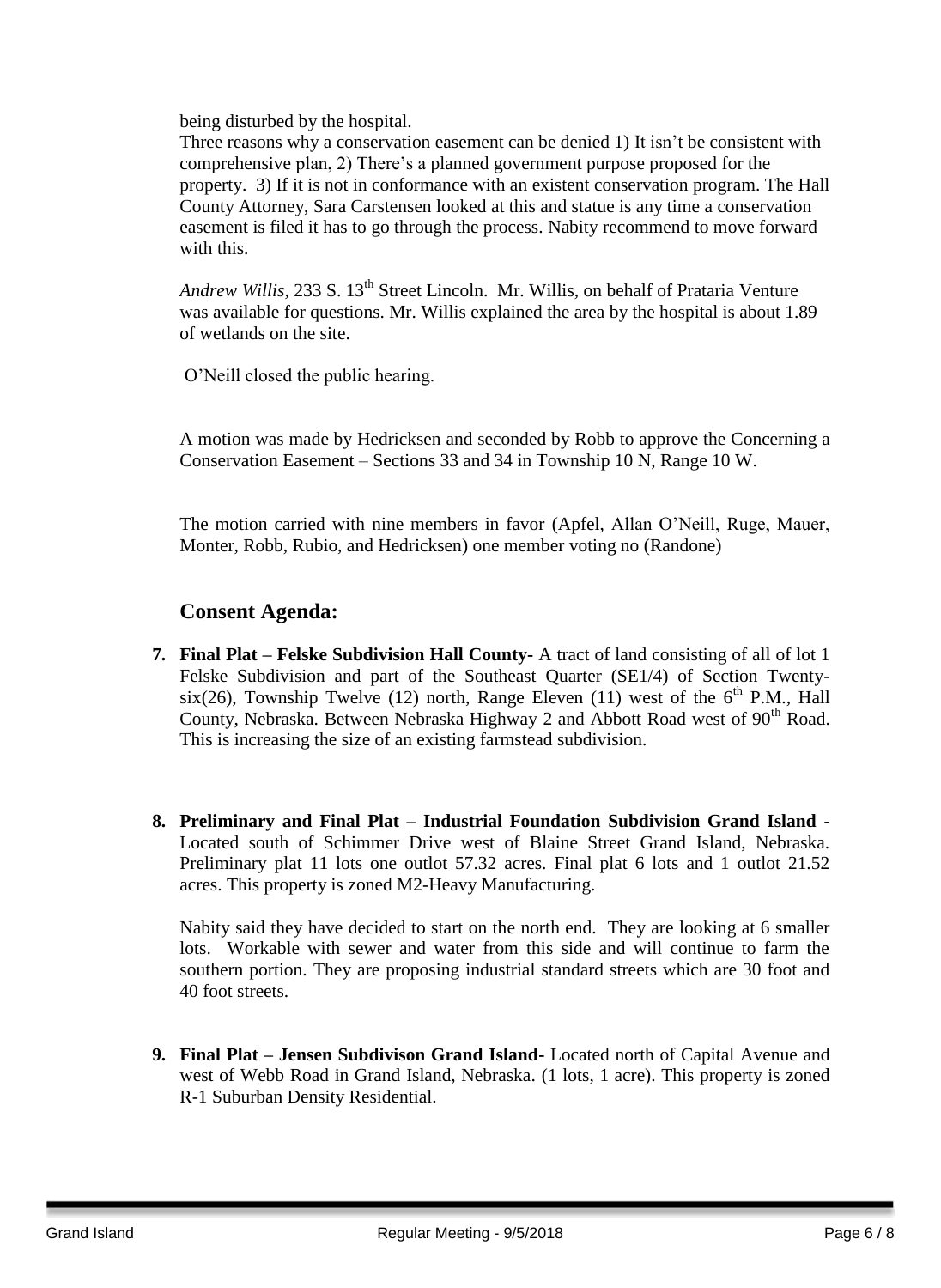Nabity explained this is not an administrative plat because the southern portion of this is a metes and bounds tract that was not platted. The intent is to hook power up to the existing garage that was there from the old house. They can't cross the property line with power and they don't want to build across the property line so they are consolidating it to one lot. There will not be two houses on one lot. The north house is gone.

- **10. Final Plat – Prairie Commons 2nd Subdivision** Located south of Husker Highway and west of U.S. Highway 281 (8 lots, 1 outlot 95.32 acres) Property is zoned CD Commercial Development Zone, B-2 General Business and RO Residential Office. This is a replat of the Prairie Commons Subdivision that corrects property lines and easements and dedicates additional right of way as needed for public streets.
- **11. Final Plat - Sterling Estates 10th Subdivision** Located north of Sterling Estates Park between Sunrise Avenue and Ebony Lane (28 Lots, 4.919 acres). This property is zoned R-4 High Density Residential.
- **12. Final Plat – Woodland Park 17th Subdivision** Located on the south side of Iowa Avenue, between Idaho and Independence Avenues (3 lots 0.666 acres). This property is zoned R-2 Low Density Residential.

Ruge asked if townhomes were being built in the middle of a residential. Nabity stated it's an R-2 zone. They are going from 112 foot lots to 66 foot lots. The lots were platted 13 years ago and have not sold. They will possibly do 3 smaller houses. It is consistent with the consistent with the zoning district.

A motion was made by Ruge and seconded by Allan to recommend approval of all Consent Agenda Items.

The motion carried with ten members in favor (Apfel, Allan, O'Neill, Ruge, Maurer, Robb, Monter, Rubio, Hedrickson, and Randone) and one member abstaining from item #9 (O'Neill).

#### **13. Director's Report**

Nabity stated something would be coming forward with the M-2 manufacturing zone that was talked about before. He will also be bringing an amended R3-SL.

#### **14. Next Meeting September 5, 2018.**

#### **15. Adjourn**

O'Neill adjourned the meeting at 6:59 p.m.